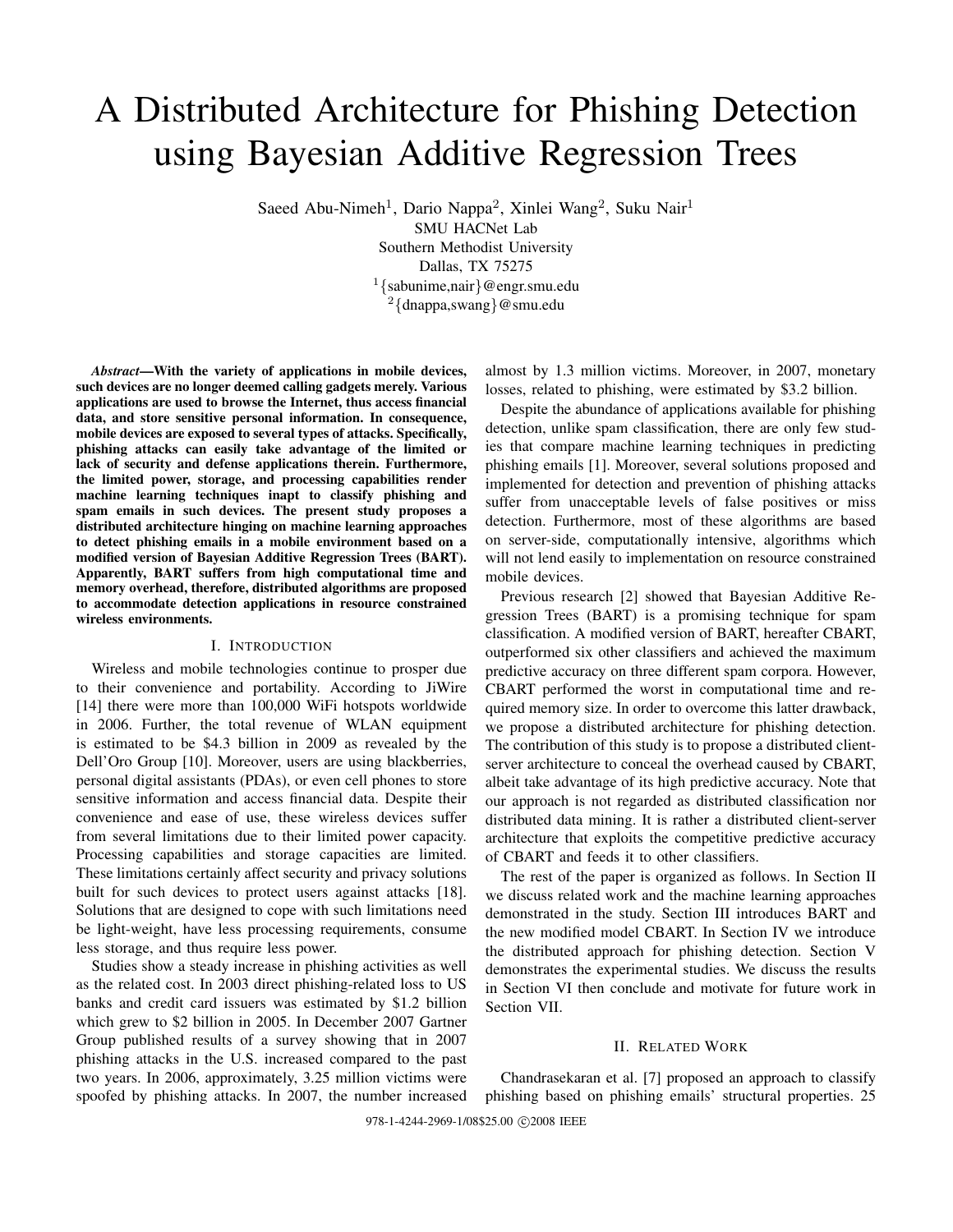features, mixed between style markers (e.g. the words suspended, account, and security) and structural attributes, such as the structure of the subject line of the email and the structure of the greeting in the body, were used in the study. 200 emails (100 phishing and 100 legitimate) were tested. Simulated annealing was applied as an algorithm for feature selection. After a feature set was chosen, information gain (IG) was used to rank these features based on their relevance. Thus, they applied one-class SVM to classify phishing emails based on the selected features. The results demonstrated a detection rate of 95% of phishing emails with a low false positive rate.

Fette et al. [11] compared a number of commonly-used learning methods through their performance in phishing detection on a past phishing data set, and finally Random Forests were implemented in their algorithm PILFER. The authors claim that the methods can be used in the detection of phishing websites as well. 860 phishing emails and 6950 legitimate emails were tested. The proposed method detected correctly 96% of the phishing emails with a false positive rate of 0.1%. Ten handpicked features were selected for training using a phishing dataset that was collected in 2002 and 2003. As pointed out by the authors themselves, their implementation is not optimal and further work in this area is warranted.

Abu-Nimeh et al. [1] compared six machine learning techniques to classify phishing emails. Their phishing corpus consisted of a total of 2889 emails and they used 43 features (variables). They used a *bag-of-words* as their feature set and the results demonstrated that using a spam detection mechanism merely, i.e. bag-of-words only, achieves high predictive accuracy. However, obviously relying on textual features, results in high false positive rates, as phishing emails are very similar to legitimate ones. The studied classifiers could successfully predict more than 92% of the phishing emails. In addition, the study showed that Random Forests achieved the maximum predictive accuracy and Logistic Regression achieved the minimum false positives on the studied corpus.

To our best knowledge, there exist no research studies that investigate the application of phishing detection via machine learning in a mobile environment. Current studies and solutions either scrutinize the effectiveness of existing machine learning techniques in the phishing domain, or focus on building applications to detect phishing in mobile devices. To the contrary, our approach utilizes the competitive performance of machine learning techniques and applies distributed architectures to conceal the overhead associated with them.

We note that most of the machine learning algorithms discussed here are categorized as *supervised* machine learning, where an algorithm (classifier) is used to map inputs to desired outputs using a specific function. In classification problems a classifier tries to learn several features (variables or inputs) to predict an output (response). In the case of phishing classification, a classifier will try to classify an email to phishing or legitimate (response) by learning certain characteristics (features) in the email. In the following we briefly describe the classifiers used in our experiments.

## *A. Classification and Regression Trees*

CART or Classification and Regression Trees [6] is a model that describes the conditional distribution of  $y$  given  $x$ . The model consists of two components; a tree  $T$  with  $b$  terminal nodes, and a parameter vector  $\Theta = (\theta_1, \theta_2, \dots, \theta_b)$  where  $\theta_i$ is associated with the  $i^{th}$  terminal node. The model can be considered a classification tree if the response  $y$  is discrete or a regression tree if  $y$  is continuous. A binary tree is used to partition the predictor space recursively into distinct homogenous regions, where the terminal nodes of the tree correspond to the distinct regions. The binary tree structure can approximate well non-standard relationships (e.g. non-linear and non-smooth). In addition, the partition is determined by splitting rules associated with the internal nodes of the binary tree. Should the splitting variable be continuous, a splitting rule in the form  $\{x_i \in C\}$  and  $\{x_i \notin C\}$  is assigned to the left and the right of the split node respectively. However, should the splitting variable be discrete, a splitting rule in the form  ${x_i \leq s}$  and  ${x_i > s}$  is assigned to the right and the left of the splitting node respectively [8].

CART is flexible in practice in the sense that it can easily model nonlinear or nonsmooth relationships. It has the ability of interpreting interactions among predictors. It also has great interpretability due to its binary structure. However, CART has several drawbacks such as it tends to overfit the data. In addition, since one big tree is grown, it is hard to account for additive effects.

# *B. Logistic Regression*

Logistic regression is the most widely used statistical model in many fields for binary data (0/1 response) prediction, due to its simplicity and great interpretability. As a member of generalized linear models it typically uses the *logit* function. That is

$$
\log \frac{P(x;\beta)}{1 - P(x;\beta)} = \beta^T x
$$

where x is a vector of p predictors  $x = (x_1, x_2, \dots, x_p)$ , y is the binary response variable, and  $\beta$  is a  $p \times 1$  vector of regression parameters.

Logistic regression performs well when the relationship in the data is approximately linear. However, it performs poorly if complex nonlinear relationships exist between the variables. In addition, it requires more statistical assumptions before being applied than other techniques. Also, the prediction rate gets affected if there is missing data in the data set.

# *C. Neural Networks*

A neural network is structured as a set of interconnected identical units (neurons). The interconnections are used to send signals from one neuron to the other. In addition, the interconnections have weights to enhance the delivery among neurons [15]. The neurons are not powerful by themselves, however, when connected to others they can perform complex computations. Weights on the interconnections are updated when the network is trained, hence significant interconnection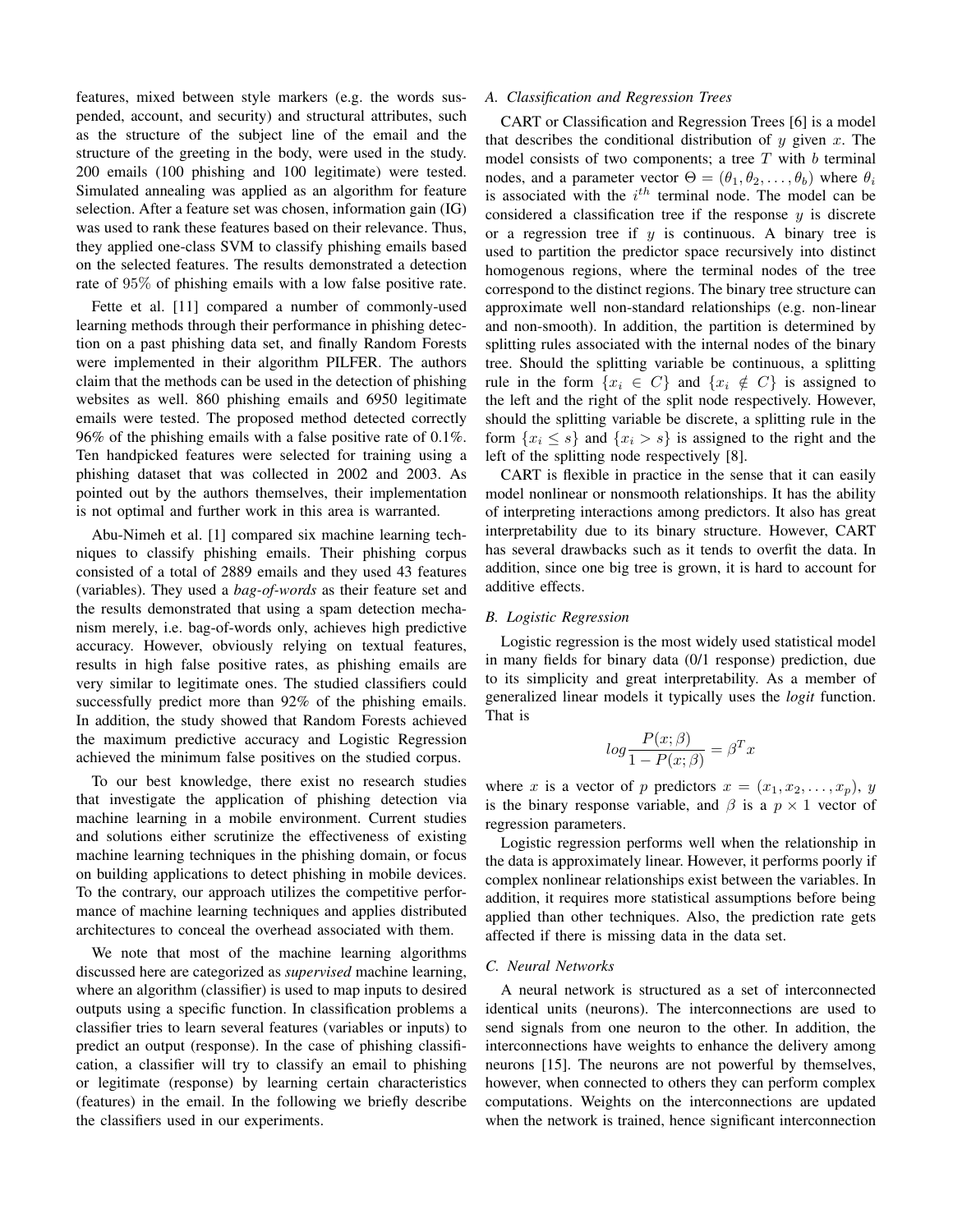plays more role during the testing phase. Figure 1 depicts an example of neural network. The neural network in the



Fig. 1. Neural Network.

figure consists of one input layer, one hidden layer, and one output layer. Since interconnections do not loop back or skip other neurons, the network is called *feedforward*. The power of neural networks comes from the nonlinearity of the hidden neurons. In consequence, it is significant to introduce nonlinearity in the network to be able to learn complex mappings. The commonly used function in neural network research is the *sigmoid* function, which has the form [16]

$$
a(x) = \frac{1}{1 + e^{-x}}
$$

Although competitive in learning ability, the fitting of neural network models requires some experience, since multiple local minima are standard and delicate regularization is required.

### *D. Random Forests*

Random forests are classifiers that combine many tree predictors, where each tree depends on the values of a random vector sampled independently. Furthermore, all trees in the forest have the same distribution [5]. In order to construct a tree we assume that  $n$  is the number of training observations and  $p$  is the number of variables (features) in a training set. In order to determine the decision node at a tree we choose  $k \ll p$  as the number of variables to be selected. We select a *bootstrap* sample from the *n* observations in the training set and use the rest of the observations to estimate the error of the tree in the testing phase. Thus, we randomly choose  $k$  variables as a decision at a certain node in the tree and calculate the best split based on the  $k$  variables in the training set. Trees are always grown and never pruned compared to other tree algorithms.

Random forests can handle large numbers of variables in a data set. Also, during the forest building process they generate an internal unbiased estimate of the generalization error. In addition, they can estimate missing data well. A major drawback of random forests is the lack of reproducibility, as the process of building the forest is random. Further, interpreting the final model and subsequent results is difficult, as it contains many independent decisions trees.

#### *E. Support Vector Machines*

Support Vector Machines (SVM) are one of the most popular classifiers these days. The idea here is to find the optimal separating hyperplane between two classes by maximizing the margin between the classes closest points. Assume that we have a linear discriminating function and two linearly separable classes with target values +1 and -1. A discriminating hyperplane will satisfy:

$$
w'x_i + w_0 \ge 0 \text{ if } t_i = +1;\\ w'x_i + w_0 < 0 \text{ if } t_i = -1
$$

Now the distance of any point x to a hyperplane is  $|w'x_i+w_0|$  $/ \parallel w \parallel$  and the distance to the origin is  $| w_0 | / \parallel w \parallel$ . As shown in Figure 2 the points lying on the boundaries are called support vectors, and the middle of the margin is the optimal separating hyperplane that maximizes the margin of separation [15].



Fig. 2. Support Vector Machines.

Though SVMs are very powerful and commonly used in classification, they suffer from several drawbacks. They require high computations to train the data. Also, they are sensitive to noisy data and hence prone to overfitting.

#### III. INTRODUCTION TO BART

Bayesian Additive Regression Trees (BART) is a new learning technique, proposed by Chipman et al. [9], to discover the unknown relationship between a continuous output and a dimensional vector of inputs. The original model of BART was not designed for classification problems, therefore, we describe how to modify the current BART model and make it applicable to classification problems in general and phishing (or spam) classification in particular. Note that BART is a learner to predict quantitative outcomes from observations via regression. There is a distinction between regression and classification problems. Regression is the process of predicting quantitative outputs. However, when predicting qualitative (categorical) outputs this is called a classification problem. Phishing prediction is a binary classification problem, since we measure two outputs of email either phishing =1 or legitimate  $=0$  [12]. Here, we should mention that an algorithm that modifies and uses BART for binary classification, written in the statistical package R, is provided online by the original authors of BART [9]. However, we developed our own algorithm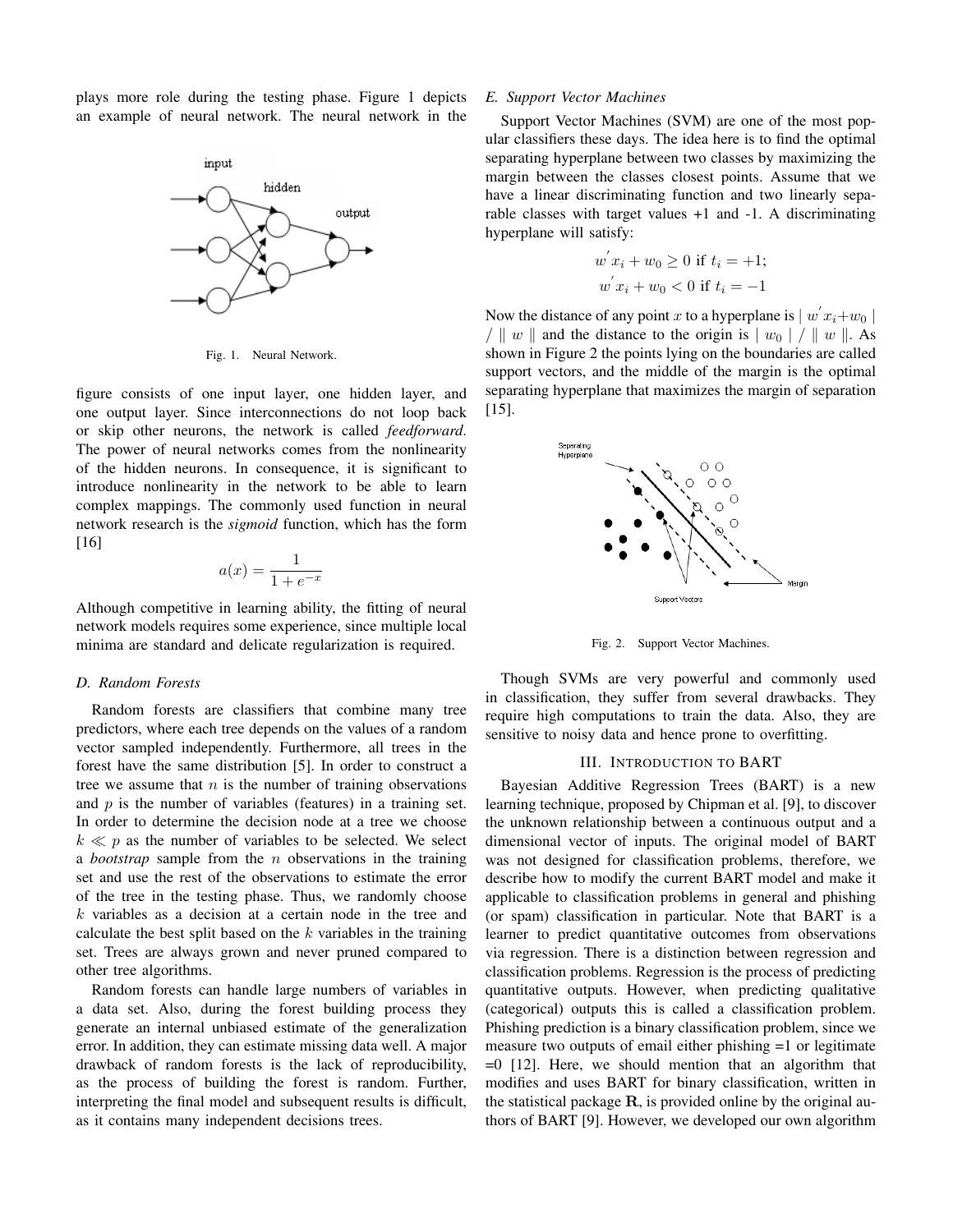in this work simultaneously, due to the fact that their algorithm was not available at the time we started this work. Also, to our best knowledge, no technical details or applications were provided by them for using BART for classification.

BART discovers the unknown relationship  $f$  between a continuous output  $Y$  and a  $p$  dimensional vector of inputs  $x = (x_1, ..., x_p)$ . Assume  $Y = f(x)+\epsilon$ , where  $\epsilon \sim N(0, \sigma^2)$  is the random error. Motivated by ensemble methods in general, and boosting algorithms in particular, the basic idea of BART is to model or at least approximate  $f(x)$  by a sum of regression trees,

$$
f(x) = \sum_{i=1}^{m} g_i(x);
$$
 (1)

each  $g_i$  denotes a binary tree with arbitrary structure, and contributes a small amount to the overall model as a *weak learner*, when m is chosen large. An example of a binary tree structure is given in Figure 3, in which  $a$  is the root node,  $c$ is an internal node, and  $b$ ,  $d$  and  $e$  are three terminal nodes that are associated with parameter  $\mu_1$ ,  $\mu_2$  and  $\mu_3$ , respectively. Also, each of the interior (i.e., non-terminal) nodes is associated with a binary splitting rule based on some  $x$  variable. By moving downwards from the root, an observation with given  $x$  will be assigned to a unique terminal node, according to the splitting rules associated with the nodes included in its path. In consequence, the corresponding parameter of the terminal node will be the value of  $g$  for this observation.



Fig. 3. A binary tree structure

Let  $T_i$  be the  $i^{th}$  binary tree in the model (1), consisting of a set of decision rules (associated with its interior nodes) and a set of terminal nodes, for  $i = 1, \dots, m$ . Let  $M_i$  be the vector containing all terminal node parameters of  $T_i$  such that  $M = \{M_1, \dots, M_{b_i}\}\$ and  $b_i$  is the number of terminal nodes that  $T_i$  has. Now we can explicitly write

$$
Y = g(x; T_1, M_1) + \ldots + g(x; T_m, M_m) + \epsilon. \tag{2}
$$

Figure 4 depicts an example of a binary tree in the BART model. Note that the BART contains multiple binary trees, since it is an additive model. Each node in the tree represents a feature in the dataset and the terminal nodes represent the probability that a specific email is phishing, given that it contains certain features. For example, if an email contains HTML code, contains javascript, and the javascript contains form validation, then the probability that this email is phishing is 80% (refer to Figure 4).

BART is fully model-based and Bayesian in the sense that a *prior* is specified, a *likelihood* is defined using the data, and then a sequence of draws from the *posterior* using Markov chain Monte Carlo (MCMC) is obtained. Specifically, a *prior* distribution is needed for T, M, and  $\sigma$ , respectively. Each draw represents a fitted model  $f^*$  of the form (1). In what follows, we describe the Bayesian implementation of BART very briefly. It is by no means self-contained. For a complete illustration, see [9] and the references therein.

To specify a *prior* distribution  $P(T)$  on T, one needs three pieces of information; (i) determining how likely a node will be split when a tree is created; (ii) determining which variable will be chosen to split the node; (iii) determining the rule that will be used for splitting. The main goal here is to generate small trees or *"weak learners"*, hence each tree plays a small share in the overall fit, but when combined all produce a powerful "committee".

For the *prior* distribution on terminal node parameters  $P(\mu)$ , the parameters of the terminal nodes are assumed independent *a priori*, hence the prior mean  $E(Y|x) = \sum_{i=1}^{m} \mu_i$ . Lastly, for the variance of noise  $\sigma^2$ , a prior  $P(\sigma)$  is needed. The parameters of the prior on  $\sigma$  can be specified from a *least square linear regression* of Y on the original  $x$ 's.

Now given the *prior* distributions a *backfitting MCMC Gibbs sampler* is used to sample from the *posterior* distribution as shown below.

Repeat  $i = 1$  to I (say  $I = 1000$ , where I is the number of simulations):

- Sample  $T_j$  conditional on Y, all Ts but  $T_j$ , all  $\mu$ s, and σ.
- Sample  $M_j$  given all Ts, all Ms but  $M_j$ , and  $\sigma$ .
- Repeat the above steps m times for  $j = 1, \cdot, m$ , where j is the total number of trees available.
- Sample  $\sigma$  given Y and all Ts, all Ms and  $\sigma$ .

Since this is a Markov chain, simulation  $i$  depends on simulation  $i - 1$ . The MCMC simulation changes tree structures based on a stochastic tree generating process. The structures can be changed by randomly using any of the following four actions. *Grow* can be applied to grow a new pair of terminal nodes from a terminal node and make it become an interior one. *Prune* can be applied to prune a pair of terminal nodes and make their parent node become a terminal one. *Change* is to change a splitting rule of a non-terminal node. *Swap* is to swap rules between a parent node and a child. By these changes, MCMC generates different tree structures and chooses the tree structure that provides the "best" sum-of-trees model according to posterior probabilities of trees.

It is worth mentioning that BART has several appealing features, which make it competitive compared to other learning methods and motivate our study as well. Rather than using a single regression tree, BART uses a sum-of-trees model that can account for additive effects. Also, the binary tree structure helps in approximating well nonlinear and nonsmooth relationships [12]. Furthermore, BART can conduct automatic variable selection of inputs while searching for models with highest posterior probabilities during MCMC simulation. In addition, by applying Bayesian learning, BART can use newly coming data to update the current model instead of re-fitting the entire model.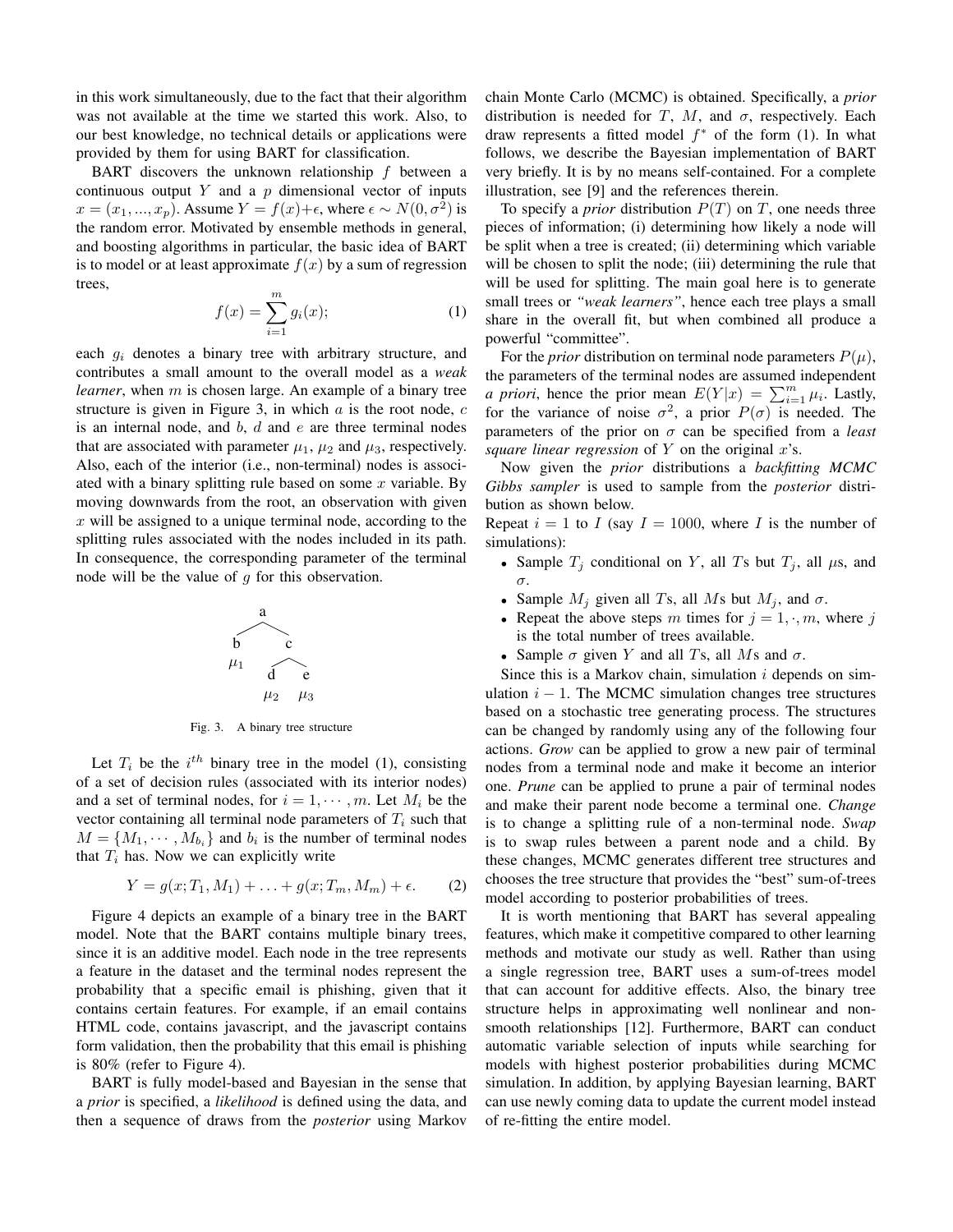

Fig. 4. Example of a binary tree.

Despite the advantages mentioned earlier, it is well known that a Bayesian approach usually brings heavy computation time due to its nature. Predicting the *posterior* probabilities via MCMC is usually time consuming and requires complex computations.

# *A. BART for Classification (CBART)*

As mentioned in Section III, BART requires the output variable to be continuous, instead of binary. Let  $Y = 1$  if an email is phishing; otherwise  $Y = 0$ . To use BART with binary outputs, we introduce a latent variable  $Z$  in connection with  $Y$  in spirit of [3], by defining

$$
Z = f(x) + \epsilon, \quad \epsilon \sim N(0, 1);
$$
  
\n
$$
Y = \begin{cases} 1 & \text{if } Z > 0; \\ 0 & \text{if } Z \le 0. \end{cases}
$$
 (3)

where  $f(x)$  is the sum-of-trees model in (1). Note here, we fix  $\sigma$  at 1, due to the simple binary nature of Y. This yields the probit link function between the phishing probability  $p$  and  $f(x),$ 

$$
p \equiv P(Y = 1|x) = P(Z > 0|x) = \Phi(f(x)),\tag{4}
$$

where  $\Phi(\cdot)$  is the cumulative density function of  $N(0, 1)$ .

Under the above setup of the latent variable  $Z$ , we can use BART to learn  $f(x)$  from data, after appropriately modifying the prior distribution on  $M$  and the MCMC algorithm proposed in [9] for posterior computation. Then we can estimate  $Y = 1$  if the fitted  $f^*(x) > 0$ , otherwise estimate  $Y = 0$ . Further, we can obtain the estimate of  $p$  through equation (4).

Before we describe our algorithm, let  $T$  denote a binary tree consisting of a set of interior node decision rules and a set of terminal nodes, and let  $M = {\mu_1, \mu_2, ..., \mu_b}$  denote a set of parameter values associated with each of the b terminal nodes of  $T$ . Now we explicitly denote the *i*th component of the model  $g_i(x)$  by  $g_i(x; T_i, M_i)$ . Also, let  $T_{(j)}$  be the set of all trees

in the sum (1) except  $T_j$ , and  $M_{(j)}$  the associated terminal node parameters. Let y denote the observed phishing status of emails in the training data. Our algorithm will generate draws from the posterior distribution

$$
p((T_1, M_1), ..., (T_m, M_m), Z|y)
$$
\n(5)

rather than drawing from

$$
p((T_1,M_1),\ldots,(T_m,M_m),\sigma|y)
$$

in the original algorithm. A typical draw from the new posterior (5) entails m successive draws of tree component( $T_i, M_i$ ) conditionally on  $(T_{(j)}, M_{(j)}, Z)$ :

$$
(T_1, M_1)|T_{(1)}, M_{(1)}, y, Z
$$
  
\n
$$
(T_2, M_2)|T_{(2)}, M_{(2)}, y, Z
$$
  
\n
$$
\vdots
$$
  
\n
$$
(T_m, M_m)|T_{(m)}, M_{(m)}, y, Z
$$
\n(6)

followed by a draw of  $Z$  from the full conditional:

$$
Z|(T_1, M_1), \dots, (T_m, M_m), y. \tag{7}
$$

Note that there is no need to draw  $\sigma$  in our new algorithm since it is set to 1.

We proceed to discuss how to implement (6) and (7). First, we claim that the first step is essentially the same as in the original algorithm. This is because in (6), no extra information is given by y when Z is given, since y can be completely determined by  $Z$  through (3). Hence we can remove the redundant  $y$  in (6), and use the original algorithm (substitute y by Z and set  $\sigma = 1$ ) to draw from (6). Since  $Z$  is latent, we need an extra step to draw values of  $Z$ from  $(7)$ . It can be verified that for the *j*th email in the training data,  $Z_j | (T_1, M_1), ..., (T_m, M_m)$ , y is distributed as  $N(\sum_{i=1}^{m} g_i(x; T_i, M_i), 1)$  truncated at the left by 0 if  $y_j = 1$ , and distributed as  $N(\sum_{i=1}^m g_i(x; T_i, M_i), 1)$  truncated at the right by 0 if  $y_j = 0$ . Thus, drawing from (7) can be easily done by drawing values from the normal distributions and then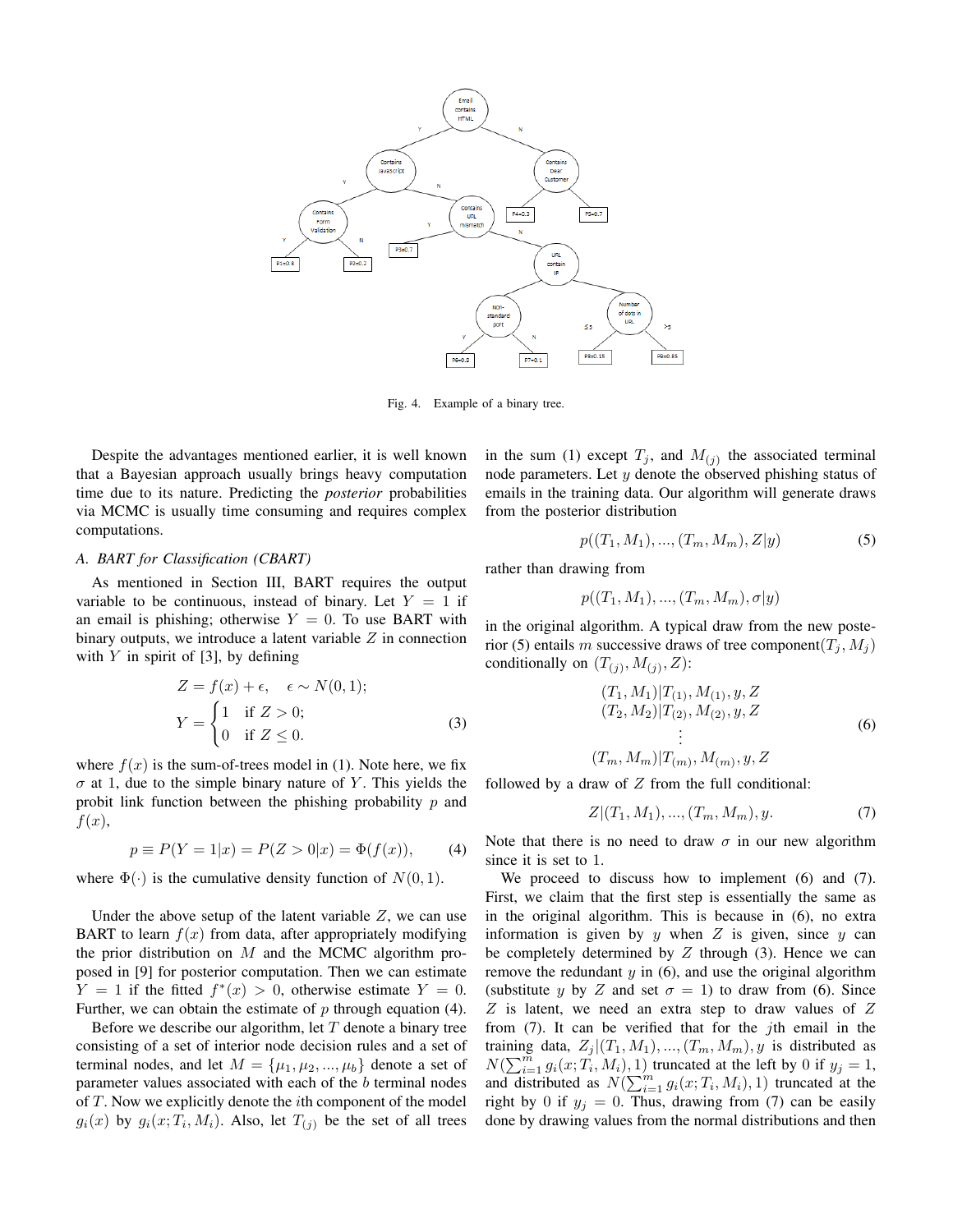truncating them by 0 either from the right or from the left based on the value of  $y$ .

As shown above, BART is well suited for binary classification, under the probit setup with the use of the latent variable. In this case, it is even easier than before because  $\sigma$  is no longer an unknown parameter and the draws of  $Z$  are extremely easy to obtain. There is no difficulty to implement our algorithm, especially because the original one has been provided as free open source software.

We now briefly discuss how to use BART for prediction. In an MCMC run, we can simply pick up the "best"  $f^*$ (according to posterior probabilities or Bayes factor or other criteria) from the sequence of visited models, and save it for future prediction. Note that the selected  $f^*$  perhaps involves a much less number of input variables than  $p$  since BART automatically screens input variables. This would allow prediction for a new email to be quickly done since much less information needs to be extracted from the email. A better way is to use the posterior mean of  $f$  for prediction, approximated by averaging the  $f^*$  over the multiple draws from (5), and further gauge the uncertainty of our prediction by the variation across the draws. However, this involves saving multiple models in a physical place for future use. A more realistic approach is to use the best B fitted models for prediction that account for the 95% posterior probabilities over the space of sum-of-tree models. Usually,  $B$  is a number less than 20 and again, when predicting a new email is or not, a much less number of input variables than  $p$  are expected to be used.

#### IV. DISTRIBUTED PHISHING DETECTION

CBART suffers from high overhead in computation time and memory usage when compared to other classifiers. Generally, this is due to MCMC simulations required to draw the posterior probabilities and is regarded as a known drawback of the Bayesian approach [2]. Therefore, the implementation of CBART is impractical in resource constrained devices due to several limitations, albeit suitable in servers due to the abundance of resources (processing, power, and memory). Yet, we can take advantage of the superior predictive accuracy of CBART to improve the predictive accuracy in client devices. The basic idea is to use the predicted output by CBART and feed it to resource constrained clients in order to improve their predictive accuracy.

In the client side, a light weight classifier is needed to accommodate the limitations in client devices. Two vital characteristics need exist in such classifier; low computation time and memory overhead and competitive predictive accuracy. Based on the results in [2], CART requires the least amount of memory and takes the minimum computational time to predict spam emails. In addition, the predictive accuracy and the area under the curve (AUC) of CART are comparable to, yet do not outperform, other classifiers, hence the predictive accuracy of CART needs to be improved. As we mentioned earlier, we expect that this improvement can be accomplished by feeding the predicted output of CBART to the clients and adding it as a new feature to the dataset.

In Figure 5 we depict a block diagram of the distributed architecture. First, CBART is trained on a subset of the phishing dataset, thus used to predict the status of the testing set. Secondly, the predicted output of CBART is fed to the clients and added as a new feature to the testing subset. Now, the client devices are introduced to new data and CART is used to predict the status of new emails.

# V. EXPERIENTIAL STUDIES

## *A. Phishing Dataset*

6561 raw emails are used in building the dataset, from which 1409 emails are phishing. These emails are donated by [17] covering many of the new trends in phishing and collected between August 7, 2006 and August 7, 2007. The total number of legitimate emails is 5152, which are collected from financial-related and other regular communication emails. The financial-related emails are received from financial institutions such as Bank of America, eBay, PayPal, American Express, Chase, Amazon, AT&T, and many others. Table I shows that the percentage of these emails is 3% of the complete dataset. The remaining part of the legitimate set is collected from the authors' mailboxes. These emails represent regular communications, emails about conferences and academic events, and emails from several mailing lists.

TABLE I CORPUS DESCRIPTION.

| Corpus                 | No. of Emails | Percentage $(\% )$ |
|------------------------|---------------|--------------------|
| Phishing               | 1409          | 21%                |
| Legitimate (financial) | 178           | 3%                 |
| Legitimate (other)     | 4974          | 76%                |
| Total                  | 6561          | 100%               |

The dataset constitutes of 71 features, in which the first feature represent the class of the email, whether it is phishing  $=1$  or legitimate  $=0$ . Thus, the following 60 features represent the terms that frequently appear in phishing emails gauged by term frequency inverse document frequency (TF/ IDF). TF/IDF calculates the number of times a word appears in a document multiplied by a (monotone) function of the inverse of the number of documents in which the word appears. Therefore, terms that appear often in a document and do not appear in many documents have a higher weight [4]. The last 10 features represent structural characteristics of phishing emails and several styles used by phishers to lure victims to make phishing emails look legitimate.

## *B. Experimental Setup*

The area under the receiver operating characteristic (ROC) curve (AUC) is used as the primary measure to compare the performance of classifiers. In [13] the authors prove theoretically and empirically that AUC is more accurate than error rate to evaluate classifiers' performance. The AUC shows the trade off between the false positives and true positives at different cut-off points. Although classifiers' error rate  $(W_{Err})$  or sometimes classifiers' accuracy  $(W_{Acc})$  have been widely used in comparing classifiers' performance, they have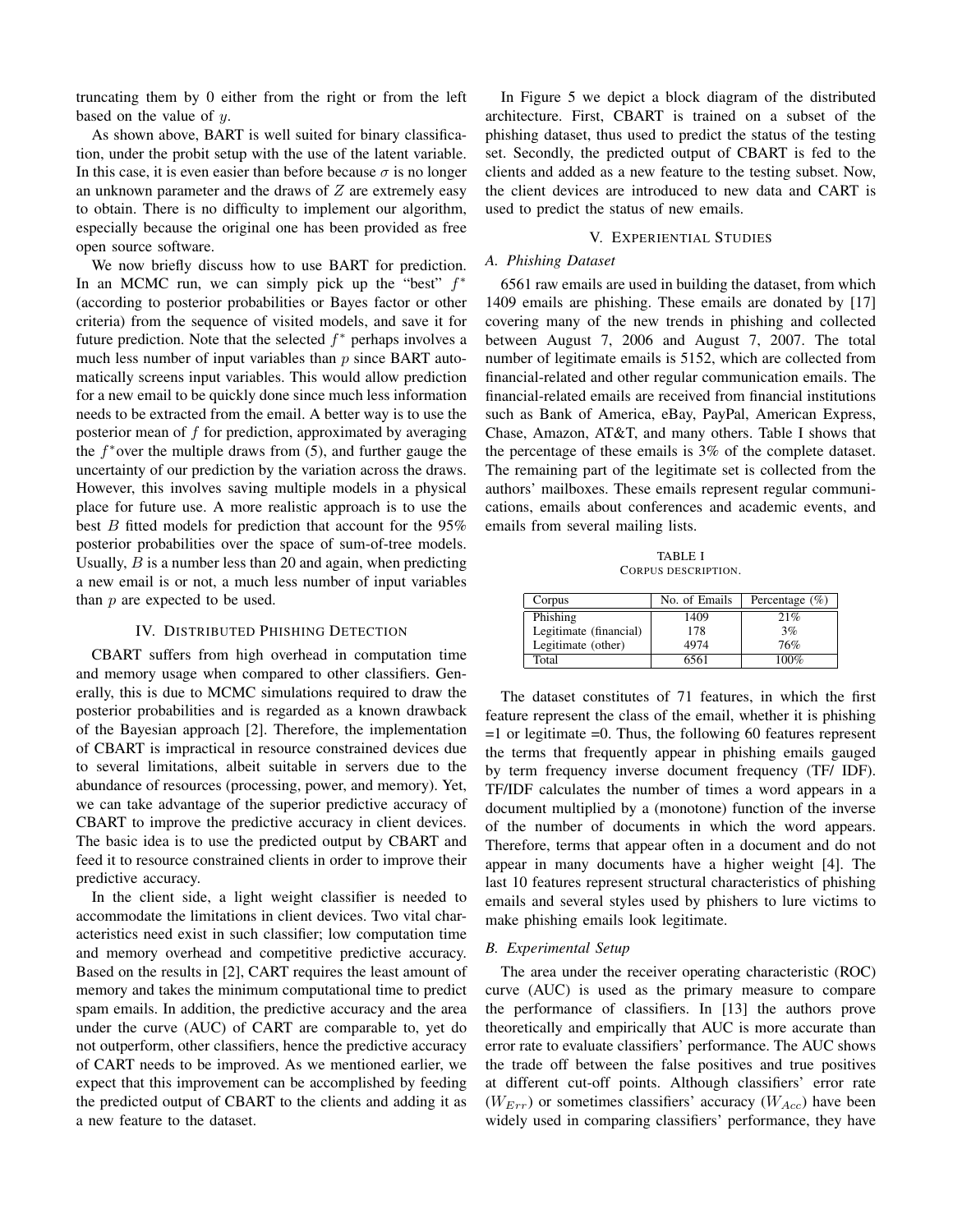

Fig. 5. Distributed phishing detection using feature addition block diagram.

been criticized for highly depending on the probability of the threshold chosen to approximate the positive classes. Here we note that, when using the error rate, we assign new classes to the positive class if the probability of the class is greater than or equal to 0.5 (i.e. threshold=0.5).

Let  $N_L$  denote the total number of legitimate emails, and  $N_P$  denote the total number of phishing emails. Now, let nL→<sup>L</sup> be the number of *legitimate* messages classified as *legitimate*,  $n_{L\rightarrow P}$  be the number of *legitimate* messages misclassified as *phishing*,  $n_{P\rightarrow L}$  be the number of *phishing* messages misclassified as *legitimate*, and  $n_{P\rightarrow P}$  be the number of *phishing* messages classified as *phishing*. False positives are legitimate emails that are classified as phishing, hence the false positive rate (FP) is denoted as:

$$
FP = \frac{n_{L \to P}}{N_L}.
$$

True positives are phishing emails that are classified as phishing, hence the true positive rate (TP) is denoted as:

$$
TP = \frac{n_{P \rightarrow P}}{N_P}.
$$

False negatives are phishing emails that are classified as legitimate, hence the false negative rate (FN) is denoted as:

$$
FN = \frac{n_{P \rightarrow L}}{N_P}.
$$

True negatives are legitimate emails that are classified as legitimate, hence the true negative rate (TN) is denoted as:

$$
TN = \frac{n_{L \to L}}{N_L}.
$$

In order to stay consistent with previous research though, we also compare the error rate of classifiers. According to [19] and [20] the predictive accuracy of classifiers is measured by the *weighted error* ( $W_{Err}$ ). We assign equal weights on legitimate and phishing emails, hence  $\lambda = 1$ . Now, the weighted error rate  $W_{Err}(\lambda)$ , can be calculated as follows

$$
W_{Err}(\lambda) = \frac{\lambda \cdot n_{L \to P} + n_{P \to L}}{\lambda \cdot N_L + N_P}.
$$

We optimize the classifiers' performance by testing them using different input parameters. In order to find the maximum AUC, we test the classifiers using the complete dataset applying different input parameters. Also, we apply *10-foldcross-validation* and average the estimates of all 10 folds (sub-samples) to evaluate the average error rate for each of the classifiers, using the 70 features and 6561 emails. We do not perform any preliminary variable selection since most classifiers in the study can perform automatic variable selection. To be fair, we use L1-SVM and penalized LR, where variable selection is performed automatically. The optimum classifiers' parameters are summarized in Table II.

TABLE II OPTIMIZED INPUT PARAMETERS IN CLASSIFIERS.

| Classifier   | Input parameters             |                          |
|--------------|------------------------------|--------------------------|
| <b>CBART</b> | number of trees $= 100$      | $power = 1$              |
| LR           | $\lambda = 1 \times 10^{-4}$ |                          |
| RF           | number of trees $= 50$       |                          |
| <b>SVM</b>   | $\gamma=0.1$                 | $\cos(t) = 12$           |
| NNet         | size $(s) = 35$              | weight decay $(w) = 0.7$ |

## *C. Experimental Results*

In this section we present the experimental results by measuring the AUC using the complete dataset. In addition, we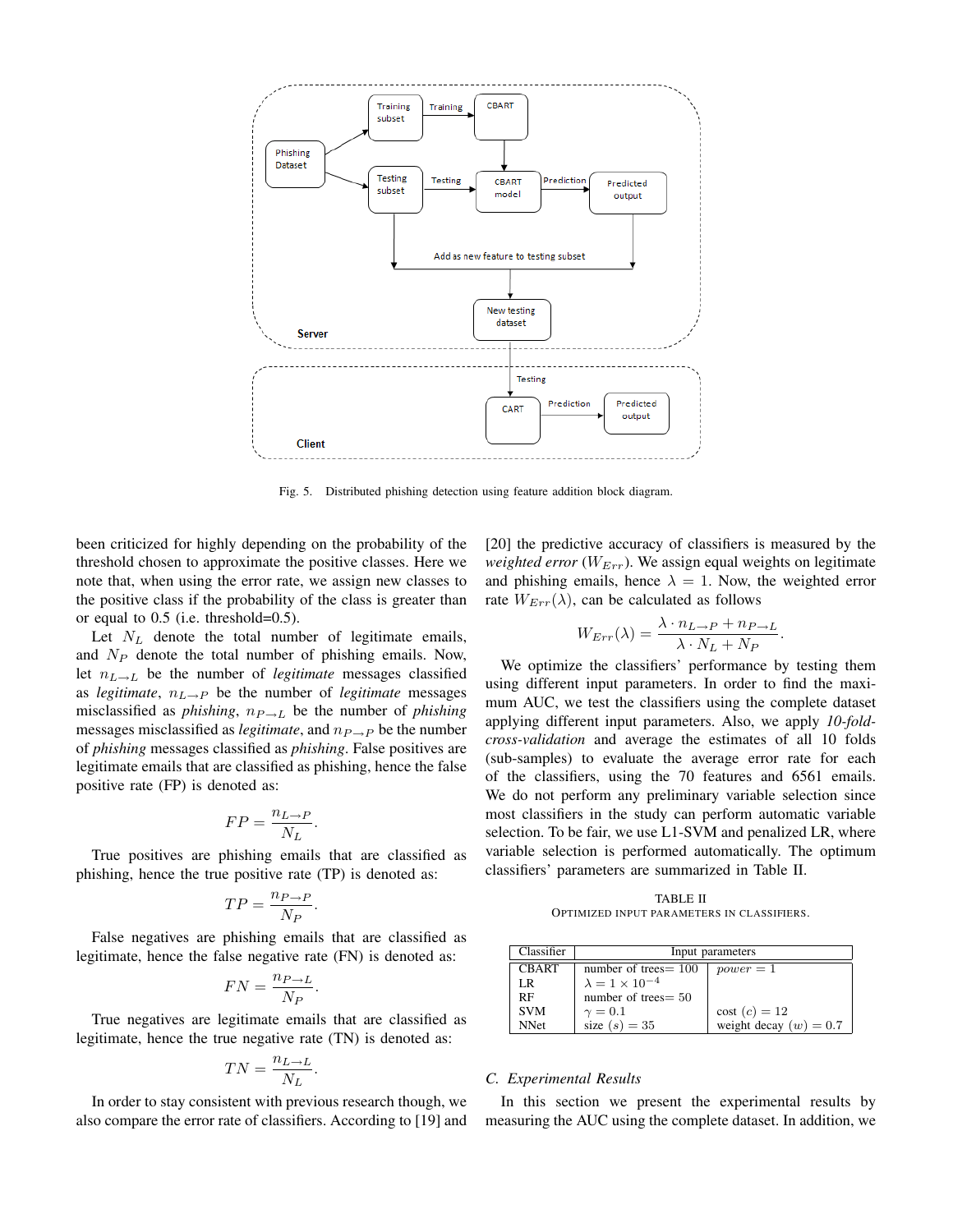compare the  $FP$ ,  $FN$ , and  $W_{Err}$  measures using the optimum parameters achieved from the previous section.

In Table III, we compare the AUC before and after applying the distributed approach on the complete dataset. Figure 6 and Figure 7 depict the ROCs for all classifiers before and after using the distributed approach respectively. Furthermore, Table IV and Table V compare the error rate, false positive, and false negative rates before and after applying the distributed approach respectively.

TABLE III COMPARISON OF AUC BEFORE AND AFTER APPLYING THE DISTRIBUTED APPROACH. THE HIGHER THE AUC, THE BETTER THE CLASSIFIER'S PERFORMANCE.

| Classifier  | AUC before | AUC after | Increase/<br>decrease<br><b>AUC</b> | in |
|-------------|------------|-----------|-------------------------------------|----|
| <b>CART</b> | 96.06%     | 97.55%    | $+1.49%$                            |    |
| LR          | 54.45%     | 51.45%    | $-3.0\%$                            |    |
| RF          | 95.48%     | 95.65%    | $+0.17%$                            |    |
| <b>SVM</b>  | 97.18%     | 97.24%    | $+0.06%$                            |    |
| <b>NNet</b> | 98.80%     | 98.84%    | $+0.04%$                            |    |

TABLE IV ERROR RATE, FALSE POSITIVE, AND FALSE NEGATIVE RATES BEFORE APPLYING THE DISTRIBUTED APPROACH.

| Classifier  | $W_{Err}$ | FP     | FN     |
|-------------|-----------|--------|--------|
| CART        | 7.00%     | 11.55% | 22.10% |
| RF          | 3.68%     | 4.25%  | 13.20% |
| <b>SVM</b>  | 2.39%     | 5.43%  | 13.77% |
| LR          | 5.34%     | 7.29%  | 18.38% |
| <b>NNet</b> | 4.31%     | 6.16%  | 14.32% |

TABLE V ERROR RATE, FALSE POSITIVE, AND FALSE NEGATIVE RATES AFTER APPLYING THE DISTRIBUTED APPROACH.

| Classifier  | $W_{Err}$ | FP    | FN     |
|-------------|-----------|-------|--------|
| CART        | 2.97%     | 3.01% | 11.08% |
| RF          | 2.85%     | 2.60% | 10.90% |
| <b>SVM</b>  | 3.07%     | 3.09% | 11.45% |
| LR          | 3.37%     | 4.14% | 11.83% |
| <b>NNet</b> | 3.27%     | 3.77% | 11.74% |

TABLE VI INCREASE OR DECREASE IN ERROR RATE, FALSE POSITIVE, AND FALSE NEGATIVE RATES AFTER APPLYING THE DISTRIBUTED APPROACH. THE LOWER THE ERROR RATE, FALSE POSITIVE, AND FALSE NEGATIVE RATES, THE BETTER THE CLASSIFIER'S PERFORMANCE.

| Classifier  | $W_{Err}$ | FP        | FN        |
|-------------|-----------|-----------|-----------|
| <b>CART</b> | $-4.03\%$ | $-8.54%$  | $-11.02%$ |
| RF          | $-0.83%$  | $-1.65\%$ | $-2.30%$  |
| <b>SVM</b>  | 0.68%     | $-2.34%$  | $-2.32%$  |
| LR          | $-1.97%$  | $-3.15%$  | $-6.55\%$ |
| <b>NNet</b> | $-1.04%$  | $-2.39%$  | $-2.58%$  |

# VI. DISCUSSION

The present study investigates detecting phishing emails using a distributed architecture. A client-server architecture



Fig. 6. ROC for all classifiers using the complete dataset before applying the distributed approach.



Fig. 7. ROC for all classifiers using the complete dataset after applying the distributed approach.

is applied to exploit the superior detection performance of CBART and correspondingly conceal the computational overhead and memory requirement associated with it. The results demonstrate that the performance of potential classifiers at the clients, namely CART, SVM, NNet, and RF improves after using the predicted output of CBART in their datasets. CART achieves the maximum improvement in AUC of 1.49%. Despite the improvement in other classifiers, namely, RF by 0.17%, SVM by 0.06%, and NNet by 0.04%, apparently, the improvement in the AUC is unnoticeable. Unlike other classifiers, the performance of LR worsens with a performance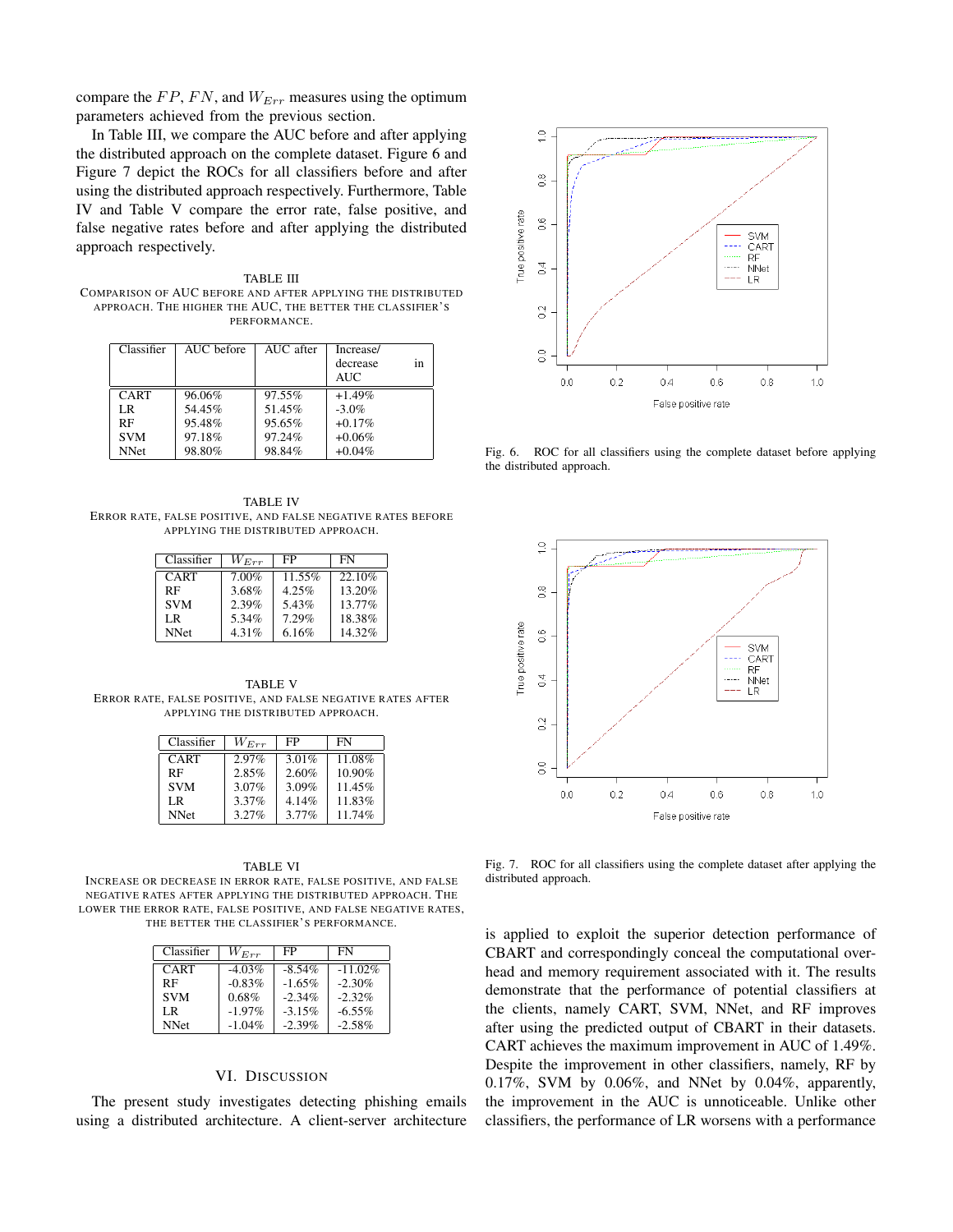decay of 3.0%. Figure 8 depicts the performance improvement or decay for each of the classifiers separately.

The results show (see Table VI) that the predictive accuracy of CART improves by 57.52%, leaving behind all rivals. In addition, the predictive accuracy of LR improves by 36.95%, followed by NNet with 24.13%, then RF with 22.44%. Strangely, the predictive accuracy of SVM decreases by 28.33%.

Similarly, the FP rate of CART decreases by 73.97%, followed by LR with 43.26%, SVM with 43.12%, RF with 38.71%, and lastly NNet with 38.86% decrease. The FN rate of CART decreases by 49.89%, followed by LR with 35.63%, NNet with 18.04%, RF with 17.44%, and lastly SVM with 16.87% decrease.

Clearly, the results show that CART outperforms all rivals in terms of performance improvement. Add to that, the low computational overhead and memory requirement associated with CART demonstrated in previous research [2]. In consequence, a long with CBART, we expect CART to be a suitable candidate for phishing detection in the proposed distributed architecture.

# VII. CONCLUSIONS AND FUTURE WORK

There has been an aggregative rise in phishing attacks in the past couple of years; however, there seems to be no solution to subvert such threats. Recently, mobile devices, be it cell phones, PDAs, or others have been frequently used to store sensitive information and access financial accounts. Apparently, the lack of security applications, limited processing and storage capabilities, and power constraints, render such devices prone to new vectors of phishing attacks. The present study proposed a distributed architecture to detect phishing attacks in a mobile environment. CBART was implemented in a central server and associated resource constrained clients used CART, as it showed to be lighter in computational time and memory overhead and competitive in predictive accuracy as well.

Empirically, the results demonstrated that the superior predictive accuracy of CBART can be exploited to enhance the performance of other classifiers. Feeding the predicted output of CBART to light weight classifiers deployed in resource constrained devices proved to improve their performance. After applying the proposed distributed architecture, detection applications in resource constrained devices, namely CART, achieved the maximum AUC, error rate, false positive rate, and false negative rate improvements compared to all other rivals. CART achieved 1.49% AUC improvement and 57.52% decrease in the error rate. The FP rate of CART improved by 73.97% and the FN rate improved by 49.89%.

The results motivate future work to explore the variable selection feature in CBART and compare it to other wellknown variable selection approaches. Further, the automatic variable selection feature in CBART can be scrutinized to examine the improvement in classifiers' performance in the aforementioned distributed architecture.

#### **REFERENCES**

- [1] S. Abu-Nimeh, D. Nappa, X. Wang, and S. Nair. A comparison of machine learning techniques for phishing detection. In *eCrime '07: Proceedings of the anti-phishing working groups 2nd annual eCrime researchers summit*, pages 60–69, New York, NY, USA, 2007. ACM.
- [2] S. Abu-Nimeh, D. Nappa, X. Wang, and S. Nair. Bayesian additive regression trees-based spam detection for enhanced email privacy. In *ARES '08: Proceedings of the 3rd International Conference on Availability, Reliability and Security*, pages 1044–1051, 2008.
- [3] J. H. Albert and S. Chib. Bayesian analysis of binary and polychotomous response data. *Journal of the American Statistical Association*, 88(422):669–679, 1993.
- [4] M. W. Berry, editor. *Survey of Text Mining: Clustering, Classification, and Retrieval*. Springer, 2004.
- [5] L. Breiman. Random forests. *Machine Learning*, 45(1):5–32, October 2001.
- [6] L. Breiman, J. Friedman, C. J. Stone, and R. A. Olshen. *Classification and Regression Trees*. Chapman & Hall/CRC, 1984.
- [7] M. Chandrasekaran, K. Narayanan, and S. Upadhyaya. Phishing email detection based on structural properties. In *NYS Cyber Security Conference*, 2006.
- [8] H. A. Chipman, E. I. George, and R. E. McCulloch. Bayesian CART model search. *Journal of the American Statistical Association*, 93(443):935–947, 1998.
- [9] H. A. Chipman, E. I. George, and R. E. McCulloch. BART: Bayesian Additive Regression Trees, 2006. Available from: http:// faculty.chicagogsb.edu/robert.mcculloch/research/code/BART-7-05.pdf.
- [10] Dell'Oro Group. Wireless LAN market to double [online]. 2005. Available from: http://www.jiwire.com/press-100k-hotspots.htm [cited 26 April 2008].
- [11] I. Fette, N. Sadeh, and A. Tomasic. Learning to detect phishing emails. In *WWW '07: Proceedings of the 16th international conference on World Wide Web*, pages 649–656, New York, NY, USA, 2007. ACM Press.
- [12] T. Hastie, R. Tibshirani, and J. Friedman. *The Elements of Statistical Learning Data Mining, Inference, and Prediction*. Springer Series in Statistics. Springer, 2001.
- [13] J. Huang and C. X. Ling. Using auc and accuracy in evaluating learning algorithms. *IEEE Transactions on knowledge and Data Engineering*, 17(3), 2005.
- [14] JiWire. Worldwide Wi-Fi hotspots hits the 100,000 mark [online]. 2006. Available from: http://www.jiwire.com/press-100k-hotspots.htm [cited 26 April 2008].
- [15] J. P. Marques de Sa. *Pattern Recognition: Concepts, Methods and Applications*. Springer, 2001.
- [16] B. Massey, M. Thomure, R. Budrevich, and S. Long. Learning spam: Simple techniques for freely-available software. In *USENIX Annual Technical Conference, FREENIX Track*, pages 63–76, 2003.
- [17] J. Nazario. Phishing Corpus [online]. 2007. Available from: http: //monkey.org/∼jose/phishing/phishing3.mbox [cited 26 April 2008].
- [18] S. Ravi, A. Raghunathan, P. Kocher, and S. Hattangady. Security in embedded systems: Design challenges. *Trans. on Embedded Computing Sys.*, 3(3):461–491, 2004.
- [19] G. Sakkis, I. Androutsopoulos, G. Paliouras, V. Karkaletsis, C. Spyropoulos, and P. Stamatopoulos. A memory-based approach to anti-spam filtering for mailing lists. *Information Retrieval*, 6(1):49–73, 2003.
- [20] L. Zhang, J. Zhu, and T. Yao. An evaluation of statistical spam filtering techniques. *ACM Transactions on Asian Language Information Processing (TALIP)*, 3(4):243–269, 2004.